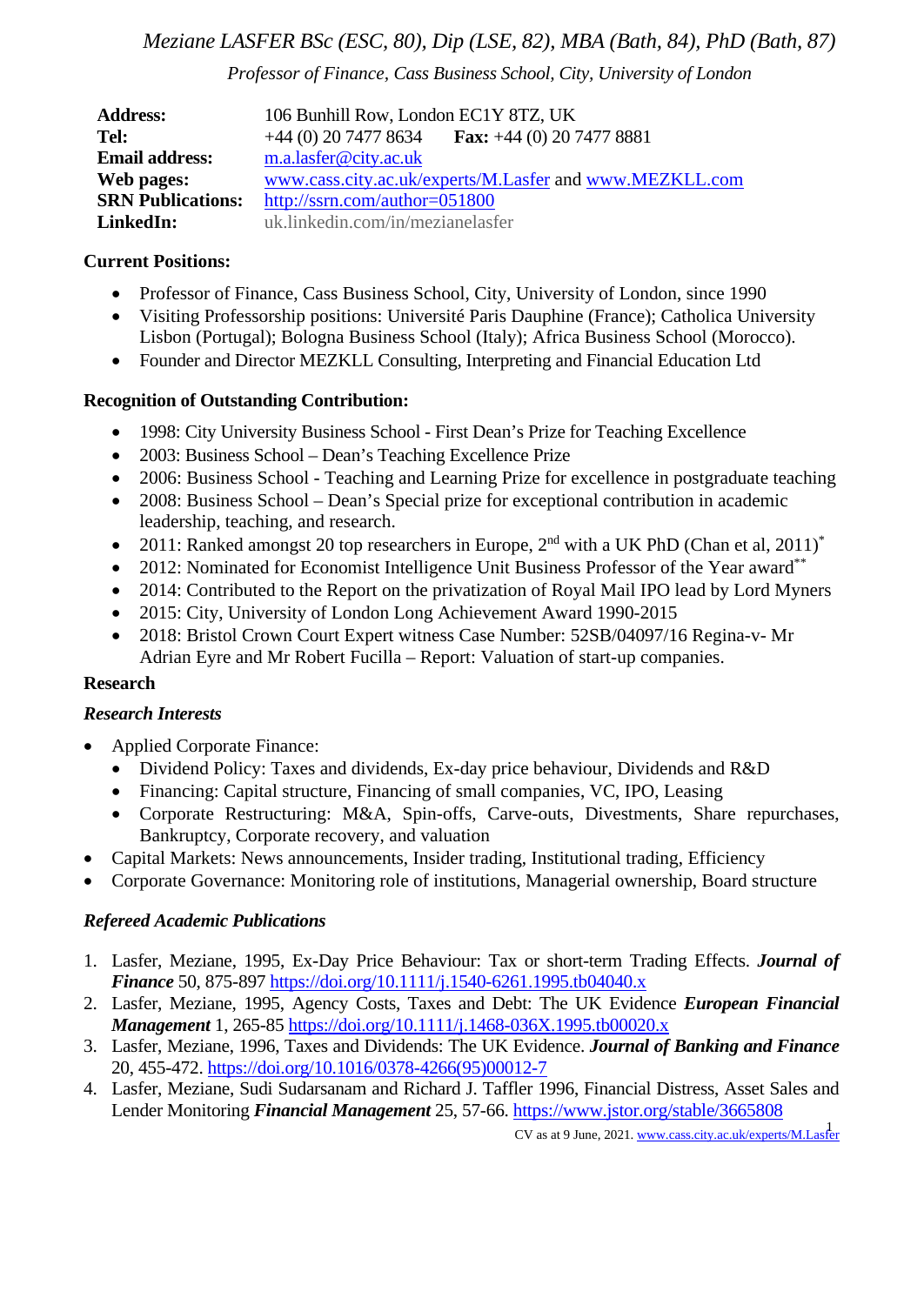- 5. Lasfer, Meziane, 1997, Scrip Dividends: The Management's View, *European Financial Management* 3, 237-49. <https://doi.org/10.1111/1468-036X.00041>
- 6. Lasfer, Meziane, 1997, On the Motivation for Paying Scrip Dividends *Financial Management* 26, 62-80. <https://www.jstor.org/stable/3666240>
- 7. Lasfer, Meziane and Mario Levis, 1998, The determinants of the leasing decision of small and large companies *European Financial Management* 4, 159-184. [https://doi.org/10.1111/1468-](https://doi.org/10.1111/1468-036X.00062) [036X.00062](https://doi.org/10.1111/1468-036X.00062)
- 8. Faccio Mara and Meziane Lasfer, 2000, Do Occupational Pension Funds Monitor Companies in which they Hold Large Stakes? *Journal of Corporate Finance,* 6, 71-110. [https://doi.org/10.1016/S0929-1199\(99\)00016-4](https://doi.org/10.1016/S0929-1199(99)00016-41468-036X.00062)
- 9. Lasfer, Meziane, Arie Melnik and Dylan Thomas, 2003, Short-term Reaction of Stock Markets in Stressful circumstances*. Journal of Banking and Finance*, 27, 1959-1977 [https://doi.org/10.1016/S0378-4266\(02\)00313-8](https://doi.org/10.1016/S0378-4266(02)00313-8)
- 10. Lasfer, Meziane, 2004, On the Monitoring Role of the Board of Directors. *Advances in Financial Economics, 9, 289-328*
- 11. Lasfer, Meziane, and Kiran Morzaria, 2004, When do Mergers and Acquisitions Create Value?*, International Finance and Law Review*187-190
- 12. Ersoy-Bozcuk, Aslihan and Meziane Lasfer, 2005, The trading behaviour of UK institutional investors. *Journal of Finance and Quantitative Analysis*, 40, 3, 621-644
- 13. Lasfer, Meziane, 2006, The inter-relationship between managerial ownership and board structure. *Journal of Business Finance and Accounting* 33, (7 and 8) 1006-1033, Sept/ Oct, 2006
- 14. Lasfer, Meziane, 2006, Discussion of separation of ownership from control and acquiring firm performance: The case of family ownership in Canada, *Journal of Business Finance and Accounting* 33(3) & (4), 544–549, April/May 2006
- 15. Gajewski, Jean-Francois, Edith Ginglinger, and Meziane Lasfer, 2007, Why do companies include warrants in SEOs: The case of French unit offerings, *Journal of Corporate Finance* 13, 25–42
- 16. Lasfer, Meziane, 2007, On the Financial Drivers and Implications of Leasing Real Estate Assets – The Donaldsons-Lasfer's Curve, *Journal of Corporate Real Estate* 9, 2, 72-96 (lead article).
- 17. Ersoy-Bozcuk, Aslihan and Meziane Lasfer, 2008, Changes in Block Ownership in the London Stock Exchange, *International Journal of Business* 3(1) 85-99
- 18. Lasfer, Meziane, 2008, Taxes and Ex-day Returns: Evidence from Germany and the UK, *National Tax Journal*, 61, No 4, Part 1 December, 721-742.
- 19. Korczak, Adriana, Piotr Korczak and Meziane Lasfer, 2010, To trade or not to trade: The strategic trading of insiders around news announcements, *Journal of Business Finance and Accounting*, 367-407.
- 21. Hahn, Peter and Meziane Lasfer, 2011, Non-executive (outside) director compensation: Rationale, form, and findings, *Journal of Management and Governance* 15(4), 589-601. <https://ideas.repec.org/a/kap/jmgtgv/v15y2011i4p589-601.html>
- 22. Adaoglu, Cahit and Meziane Lasfer, 2011, The Market Valuation of Bonus Issues in a Closely Held Market, *Journal of Business Finance and Accounting* 38(5-6), 601–627, June/July. <https://doi.org/10.1111/j.1468-5957.2011.02233.x>
- 23. Lasfer, Meziane, Sharon Lin and Gulnur Muradoglu, 2012, Optimism in Foreign Investors, *Review of Behavioral Finance*, 4 (1) 8 – 27 (Lead article) <https://doi.org/10.1108/19405971211261083>
- 24. Alzahrani, Mohamed and Meziane Lasfer, 2012, Investor protection, taxes and dividends: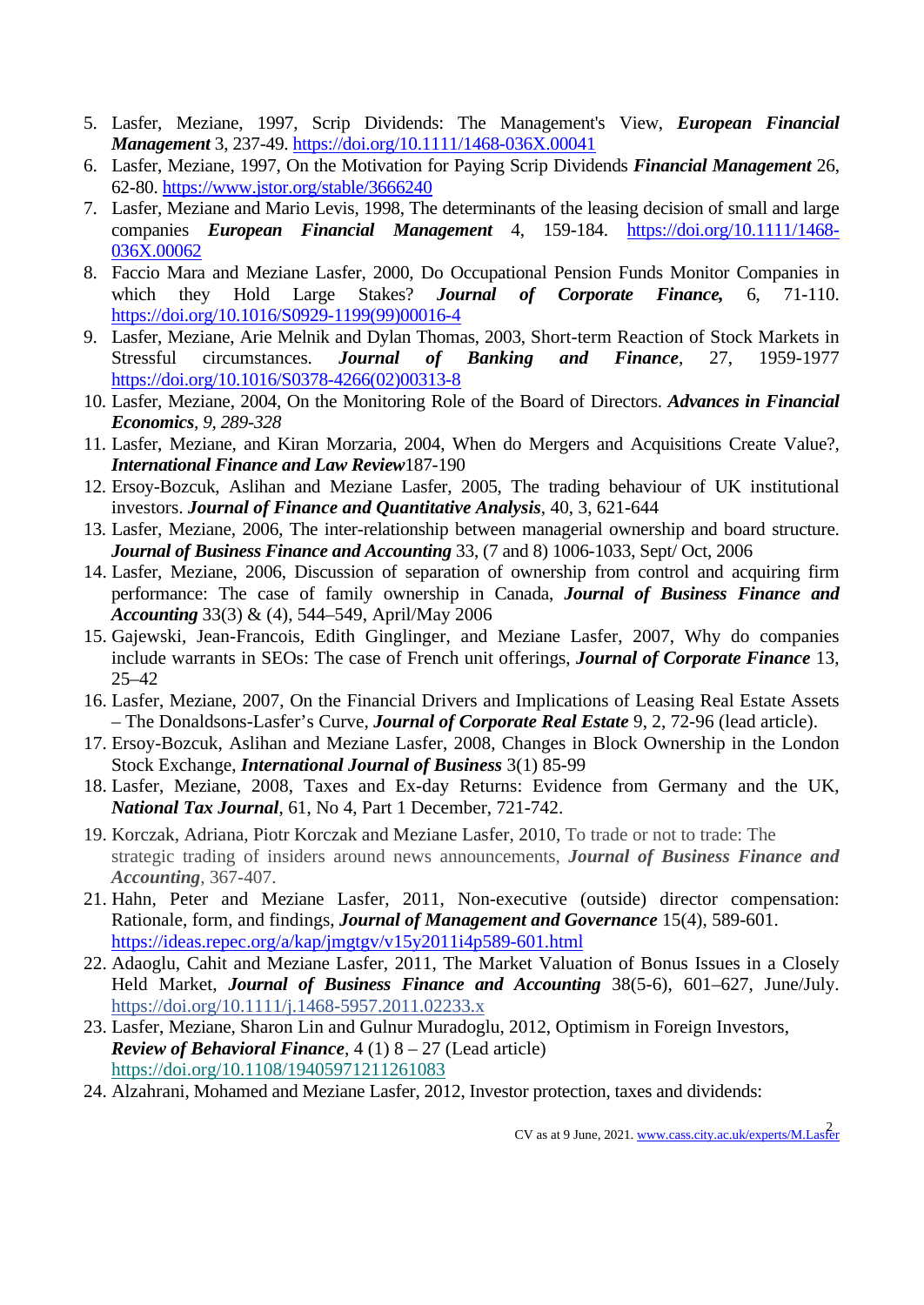International evidence, *Journal of Corporate Finance*, 18 745–762. <https://doi.org/10.1016/j.jcorpfin.2012.06.003>

- 25. Kashefi-Poor, Eilnaz and Meziane Lasfer, 2013, Why Do Companies Delist Voluntarily from the Stock Market? *Journal of Banking and Finance*, 37, 4850-4860. <http://www.sciencedirect.com/science/article/pii/S0378426613003531>
- 26. Hoque, Hafiz, and Meziane Lasfer, 2015, Director's trading and the long-run performance of IPOs *European Financial Management* 21, 1, 178–204 <http://onlinelibrary.wiley.com/doi/10.1111/j.1468-036X.2013.12013.x/abstract>
- 27. [Andriosopoulos,](https://cassmail.city.ac.uk/Exchange/sa352/Sent%20Items/RE:%20Meeting%20request-2.EML/?cmd=editrecipient&Index=0) Dimitris, and Meziane Lasfer, 2015, The Market Valuation of Repurchases in Europe, *Journal of Banking and Finance,* 55, 327-339 <http://dx.doi.org/10.1016/j.jbankfin.2014.04.017>
- 28. Boubaker, Sabri, Imen Derouiche, and Meziane Lasfer, 2015, Geographic location, excess control rights, and cash holdings, *International Review of Financial Analysis* 42, 24-37. <http://dx.doi.org/10.1016/j.irfa.2014.07.008>
- 29. Hahn, Peter D, and Meziane Lasfer, 2016, Impact of Foreign Directors on Board Meeting Frequency, *International Review of Financial Analysis,* 46, 295-308 <http://dx.doi.org/10.1016/j.irfa.2015.11.004>
- 30. Kashefi-Poor, Eilnaz and Meziane Lasfer, 2019, Taxes, Governance, and Debt Maturity Structure: International Evidence. *Journal of International Financial Markets, Institutions & Money* 58, 136–161<https://doi.org/10.1016/j.intfin.2018.09.011>
- 31. Bruyland, Evy, Meziane Lasfer, Wouter De Maeseneire, and Wei Song, 2019, The Performance of Acquisitions by High Default Risk Bidders. *Journal of Banking and Finance, 101,* 37-58. <https://doi.org/10.1016/j.jbankfin.2019.01.019>
- 32. Golubov, Andrey, Meziane Lasfer, and Valeriya Vitkova, 2020, Active catering to dividend clienteles: Evidence from takeovers. *Journal of Financial Economics*, 137(3), pp. 815-836. doi: 10.1016/j.jfineco.2020.04.002 doi: [10.1016/j.jfineco.2020.04.002,](https://doi.org/10.1016/j.jfineco.2020.04.002) or <http://openaccess.city.ac.uk/id/eprint/22666/>
- 33. Chen, Jie, Meziane Lasfer, Wei Song, and Si Zhou (2021) Recession managers and mutual fund performance, *Journal of Corporate Finance* (forthcoming) <https://openaccess.city.ac.uk/id/eprint/26276/>

## *Current Research and Working papers under review*

- 1. Lasfer, Meziane and Xiaoke Ye, Why do corporate insiders trade at the 52-week high and low?
- 2. Lasfer, Meziane and Xiaoke Ye, Tournament incentives and insider trading
- 3. Kashefi-Pour, Eilnaz and Meziane Lasfer, Delisting across the world. Leverhulme Trust research grant, report due Feb 2022.
- 4. Boubaker, Sabri, Dimitrios Gounopoulos, and Meziane Lasfer, Does firms' location explain IPO first-day returns?
- 5. Meziane Lasfer, Dividends and pension deficit
- 6. Lasfer, Meziane and Natalia Matanova, Why do PE and VC Firms Retain Ownership after the Initial Public Offering?
- 7. Lasfer, Meziane and Natalia Matanova, Are Corporate Policies Affected by Continued Presence of PE and VC Investors Post-IPO?
- 8. Hoque, Hafiz, and Meziane Lasfer, Changes in Director Ownership in Lockup Periods
- 9. Ma, Tao and Meziane Lasfer, Why do IPOs start paying dividends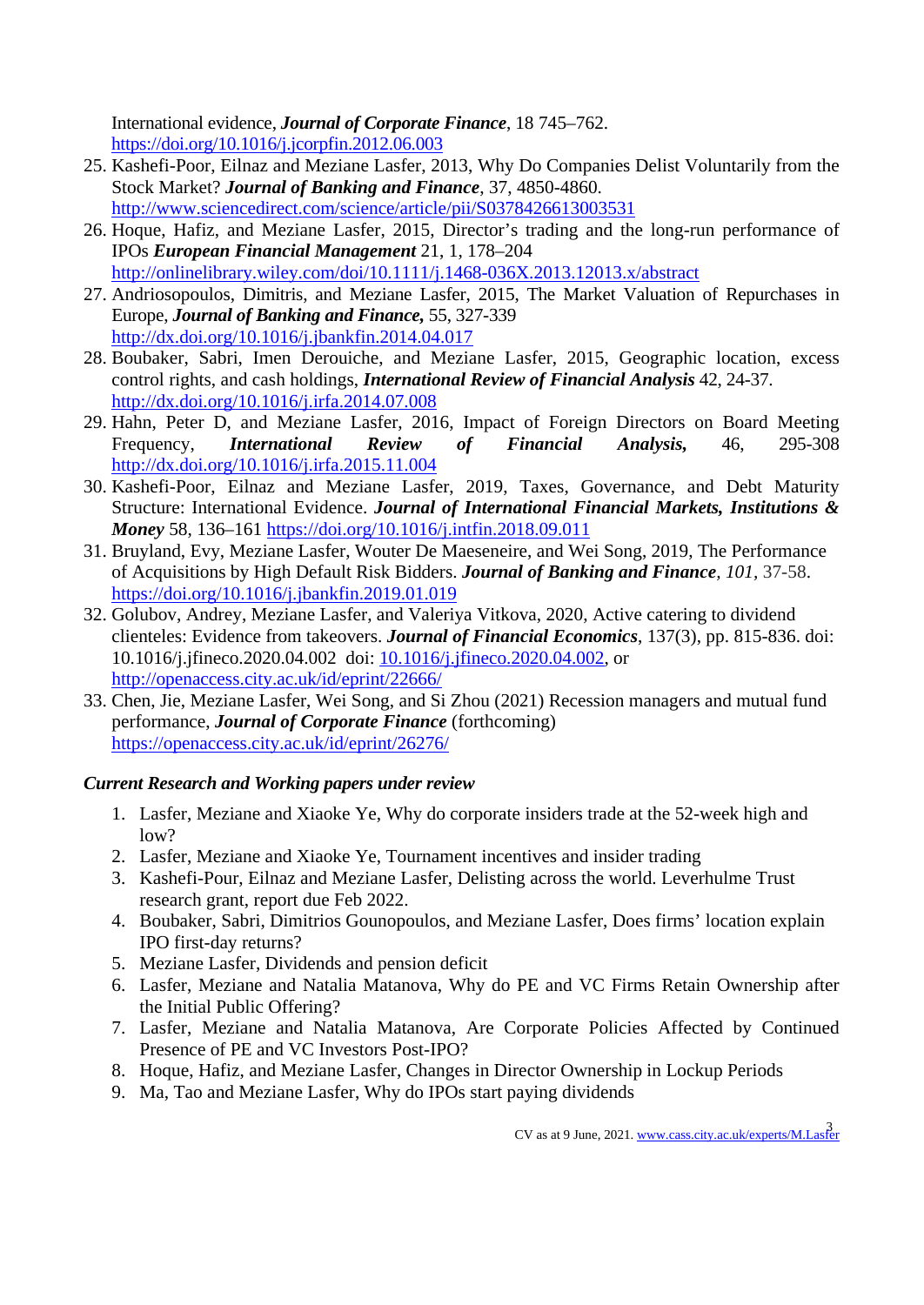10. Ma, Tao and Meziane Lasfer, The Catering Theory of Dividends Across the World

## *Articles in edited books*

- Lasfer, M., A. Melnik and D. Thomas, 1999, *Large Stock Price Changes and the Overreaction Hypothesis: An International Comparison.* In Bank of Japan (ed.)*, Risk Measurement and Systemic Risk,* 241-259*.*
- Faccio M. and M. Lasfer, 2002, *Institutional Shareholders and Corporate Governance: The UK Evidence, in McCahery, J.A., P. Moerland, T. Raaijmakers and L. Renneboog (eds.), Corporate Governance Regimes: Convergence and Diversity, Oxford University Press, 603-623.*
- Faccio M. and M. Lasfer, 2005, *Do Occupational Pension Funds Monitor Companies in which they Hold Large Stakes?* in K Keasey, S Thompson and M Wright, 2004, *Corporate Governance in the New Global Economy*, Edward Elgar Publishing (previously in *Journal of Corporate Finance,* 6, 71-110)
- Faccio M. and M. Lasfer, 2008, *Do Occupational Pension Funds Monitor Companies in which they Hold Large Stakes?* in J. Ang and S. Sudarsanam *Corporate Governance*, McGraw Hill.
- Lasfer, M., 2009, *Optimising the capital structure Finding the right balance between debt and equity,* **Q Finance, Bloomsbury Publication**
- Lasfer, M., 2009, *Acquiring a Secondary Listing, or Cross-Listing,* **Q Finance, Bloomsbury Publication**

# *Published Book Reviews*

- L. Corriea Da Silva, M. Goergen and L. Renneboog, 2004, Dividend Policy and Corporate Governance, Oxford University Press, 2004. *Corporate Governance International Review* 12, 4, 569-571.
- Damodaran, Aswath, *Corporate Finance: Theory and Practice,* 1997, John Wiley, New York, pp.xxvi+876. *European Financial Management* Vol. 5, No 1, 1999, 117-119.

# *Commissioned Research*

- The National Association of Pension Funds- (with R. Taffler) *Dividend and R&D*
- The Finance Lease Association (FLA) (with Mario Levis) *The Role of Leasing in the Financing of Small and Medium-Sized Companies, PFI Projects and Inward Investments*
- The Institute of Chartered Accountants in England and Wales *Scrip Dividends*
- British Petroleum *Dividend and share repurchases*
- Trillium *The value of property in the UK and its impact on shareholder wealth*
- Land Securities-Trillium *The distribution of UK Property*
- Land Securities-Trillium *The distribution of UK Property of non-quoted companies*
- British Property Federation *Stamp duty – Economic efficiency and market liquidity*
- Donaldsons *Should companies hold business property*
- Morley Asset Management *Corporate Governance and stock returns*
- Financial Services Authority (FSA) London Consultant *Insider Trading*
- Leverhulme Trust Delisting across the world with Kashefi-Pour, Eilnaz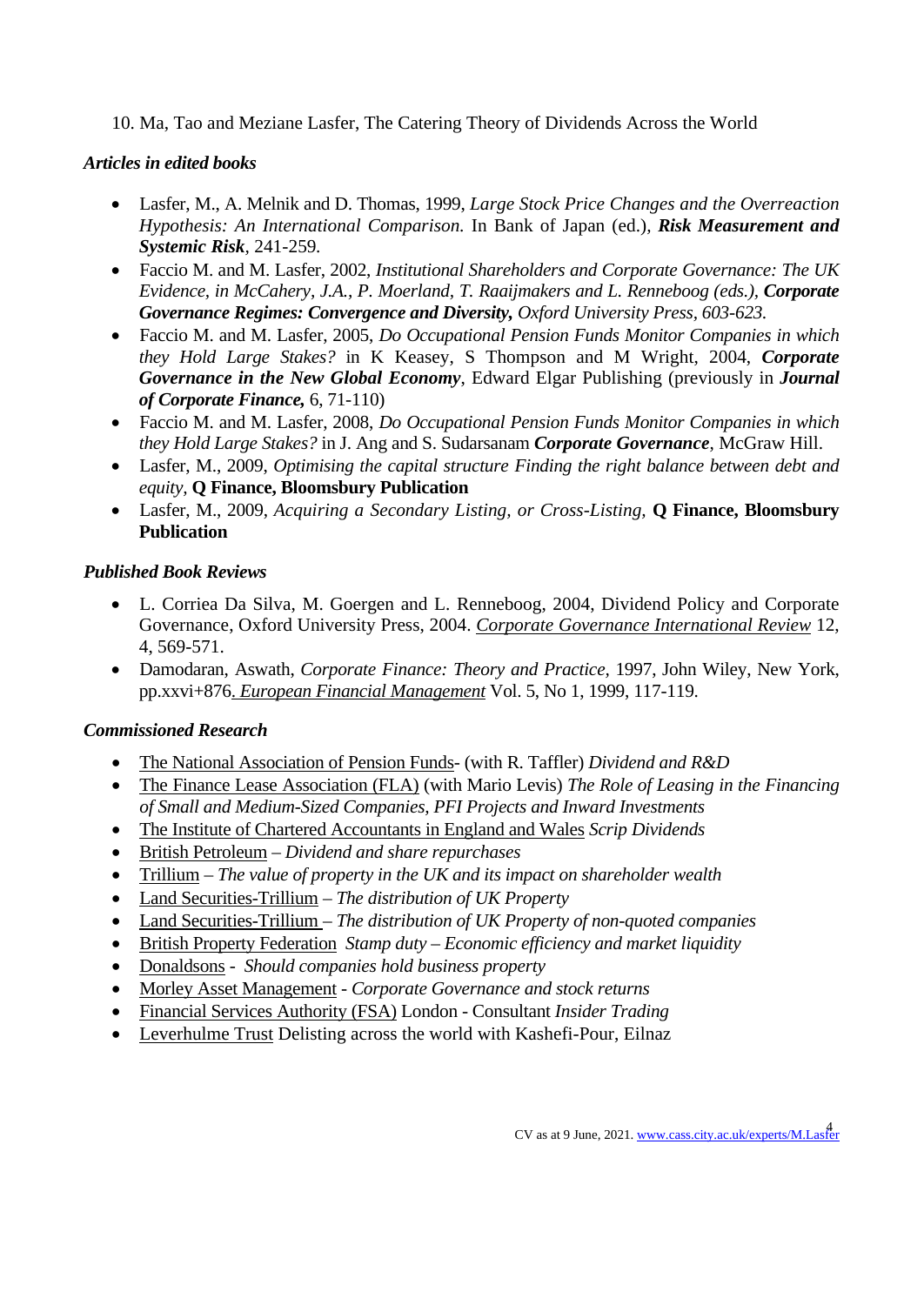### *Conferences and Personal Invitations to Present my Papers*

#### • **Academic conferences:**

American Finance Association (2000, 1995), Western Finance Association (2008), European Finance Association (2009, 2007, 2005, 2003, 1996, 1994), The European Financial Management Association (1995 to 2007, 2021), Financial Management Association, (every year from 1996), French Finance Association (2006 (invited speaker), 1997, 1996, 1994, 1992), ERC/METU International Conference in Economics (2001), North Carolina Tax Symposium (2007), Real Estate Association, MIT (2007), Midwest Finance Association (1994); Multinational Finance Association (2002 to 2004, 2011), Scottish Institute for Research in Investment and Finance (SIRIF) Conference (2001), Western Social Science Association (1992), British Academy of Management (1992) British Accounting Association (1987-1994).

#### • **Universities:**

Aston (2005), Bath (2013), Bilkent, Turkey (1999), Birmingham Bus. School (2005, 2020), Bergamo, Italy (2005, 2007, 2010, 2017), Bologna, Italy (1999), Brunel (1997), Catholica Milan, Italy (1999), CERP, FEEM, Fondazione Courmayeur-CNPDS, Italy (2001), University College Dublin (1995), Cranfield University (2002), University of Durham (1999), Edinburgh (2017), Exeter Business School (2010), Essex (2011), Hacettepe University, Turkey (1999), HEC Paris (2001), University of Hull (1997), India Institute of Finance, Delhi (2005), India Business School, Hyderabad (2005), King Fahad Petroleum University, Dhahran (2010, 2012), University of Lancaster (1995, 2002), London Business School (1997), London School of Economics (1999, 2010), Manchester Business School (2010, 2015), University of Neuchatel Switzerland (1996), Nottingham Business School (2010), University Paris Dauphine (2003-2008), Universite Paris XII (2003-2005), University of Reading (2002, 2007), University of Rutgers, USA (1996), Strathclyde Business School (1995, 2015, 2018), Surrey (2016), University of Sussex (2016), Swansea (2017, 2020), Tilburg (2000), *Wuppertal*, Germany (2011), Vlerick, Belgium (2021).

#### • **Professional conferences and institutions:**

Barclays Global Investors (BGI) (2008), Citigroup Quantitative Conference, Barcelona (2005), Henry Stewart Conference Studies (2004), Watson Wyatt (2004), Donaldsons (2003), National Association of Pension Funds (1998), Institute of Quantitative Investment Research (INQUIRE) (2001, 1998), Institute of Investment Management and Research (2000), European Institute (2000).

#### *Professional Affiliations*

The American Finance Association, The Financial Management Association International, The European Finance Association, The European Financial Management Association, The Multinational Finance Association, The Society for Financial Studies

#### *Current PhD research supervision*

Xiaoke Ye – Insider trading and information effectiveness

*Completed PhD supervision* - Under my sole supervision (except \* joint supervision):

- 1. Mara Faccio Pension funds monitoring October 1997 Visiting Catolica Milan
- 2. Illidio Baretto European Deregulation and Banking Strategies October 2000\*
- 3. Aslihan Ersoy-Bozcuk Institutional monitoring in the UK May 2001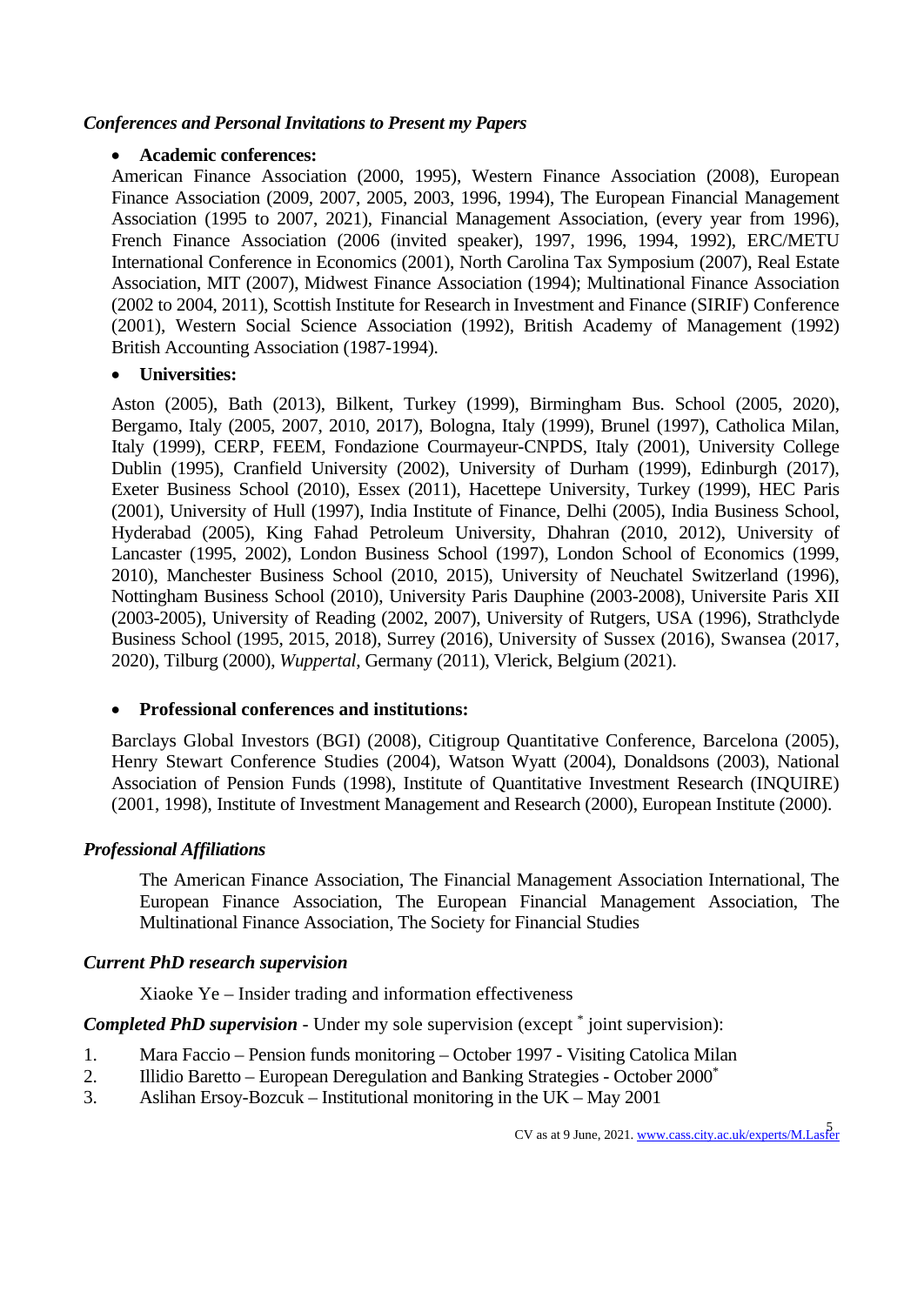- 4. Maria Zenenos Dividend policy in Europe– September 2003<br>5. Welcome Sebanda Asset allocation puzzle: The case of pensi
- 5. Welcome Sebanda Asset allocation puzzle: The case of pension funds May 2004
- 6. Adriana Korczak Insider trading (December 2005) Visiting Marie Currie programme
- 7. Laxmi Iyer The financial strategies of distress firms (2009)
- 8. Peter Hahn Corporate Board Structure (2009)
- 9. Hafiz Hoque The information content of institutional and insider trading (2010)
- 10. Dimitrios [Andriosopoulos](https://cassmail.city.ac.uk/Exchange/sa352/Sent%20Items/RE:%20Meeting%20request-2.EML/?cmd=editrecipient&Index=0) Share repurchases in Europe (2010)
- 11. Eilnaz Kashefi Poor: Capital structure of SMEs (2012)
- 12. Tao Ma Dividend policy (2012)
- 13. Evy Bruyland: Mergers and acquisitions (2014) Visiting Gent University
- 14. Natalia Matanova: Long-Term Performance of Private-Equity-Backed IPOs (2015) I usually supervise about 5-10 postgraduate (MBA, MSc and UG) dissertations per year.

## *Additional Information*

- Current Editorial Boards (starting date): Journal of Business Finance and Accounting, JBFA (2003), Multinational Finance Journal (2000), La Revue du Financier (2006), Emerging Markets Letters (2004), International Journal of Accounting and Finance (IJAF) (2006) Revue des Sciences Commerciales et de Gestion (2006), Journal of Business and Finance (2012).
- Association Board Member: European Finance Association, EFMA, FMA and Asian FA
- Ad hoc reviews: Journal of Political Economy, Journal of Banking and Finance, Journal of Corporate Finance, European Financial Management, Journal of Business Finance and Accounting, Financial Review, Journal of Financial Research, European Journal of Finance, Advances in Finance, Investment and Banking and Books for various publishers. I have also reviewed research applications for ESRC and Inquire.
- Current conferences committees: EFA, EFMA, FMA, AFFI.
- External PhD examinations: East Anglia, Lancaster School of Management, Manchester Bus. School, Strathclyde Bus. School, Leeds Bus. School, Hull Bus. School, Cranfield School of Management, University of Cyprus, Paris Dauphine, Stockholm Bus. School, Sussex.
- Citations: 3325 (as of 17 May 2021) on Google scholar [https://scholar.google.co.uk/scholar?hl=en&as\\_sdt=0%2C5&q=lasfer+meziane&oq=lasfer](https://scholar.google.co.uk/scholar?hl=en&as_sdt=0%2C5&q=lasfer+meziane&oq=lasfer)
- SSRN.com top 1% author Rank with 11,607 downloads, and top 2% on citations. [http://hq.ssrn.com/rankings/Ranking\\_display.cfm?TRN\\_gID=7](http://hq.ssrn.com/GroupProcesses/RedirectClick.cfm?partid=51800&corid=649&runid=9661&url=http://hq.ssrn.com/rankings/Ranking_display.cfm?TRN_gID=7)

## *Teaching*

## *Recent Executive Education*

- Bank valuation and restructuring (Tunisia Ministry of Finance and Central Bank)
- Nazarbayev University, Kazakhstan Investment Banking
- Consultancy on listing on stock markets (IPOs): various private firms (names confidential)
- Goldman Sachs (London) Compliance Department Principles of Finance
- ESCA Abu Dhabi (London) Principles of Corporate Finance, Raising Capital
- CMA (Capital Market Authority, Riyadh KSA) Financial Markets
- Commercial and International Bank Egypt (Cairo) Corporate Finance
- Egypt Banking Institute (Cairo) Debt maturity and Banking risks
- Ahli United Bank, (Bahrain) Corporate Finance
- Ecole Superieure de Commerce (Algiers) Corporate Governance and insider trading

CV as at 9 June, 2021. www.cass.city.ac.uk/experts/M.Lasfer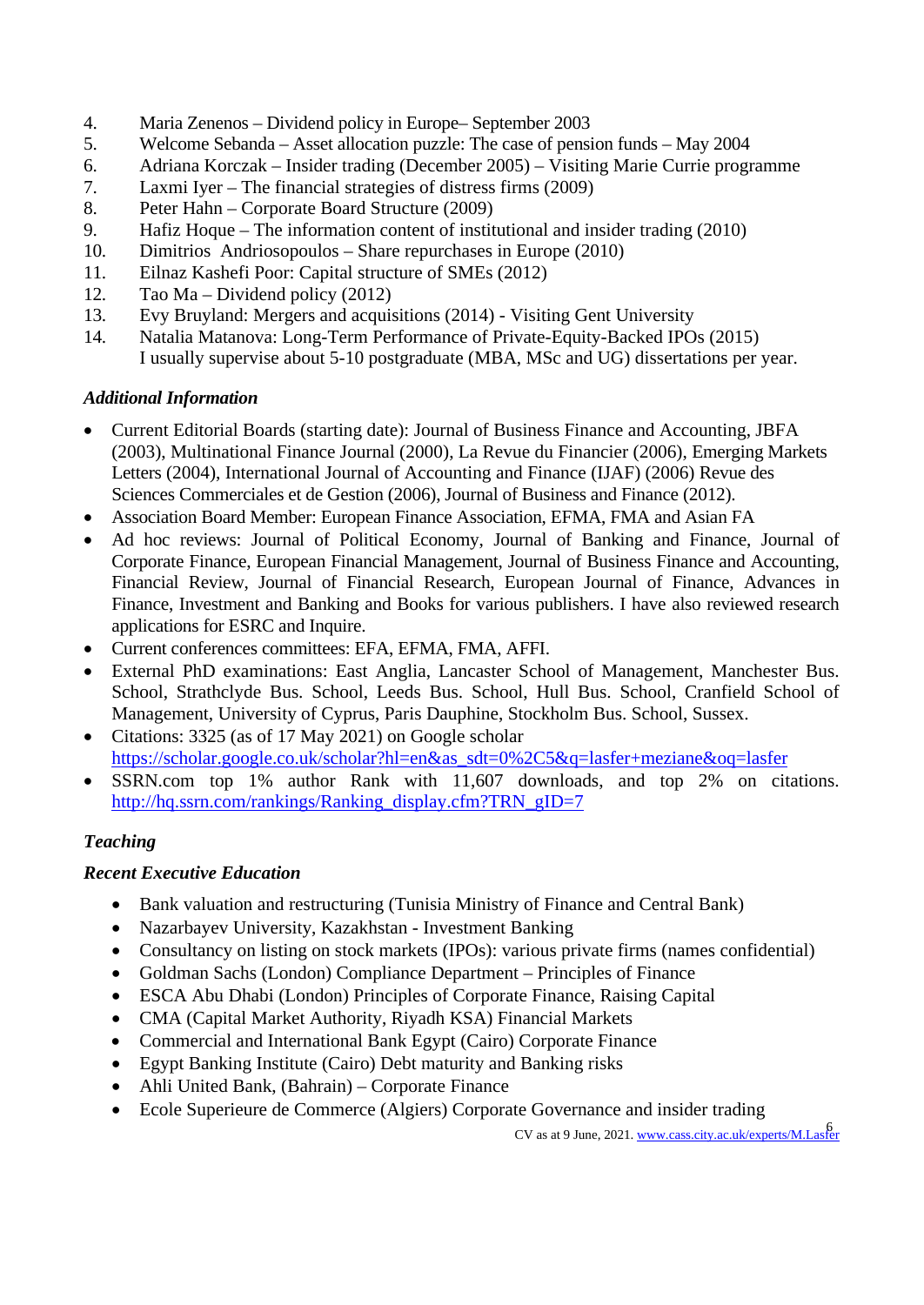- INSIM (Tizi-Ouzou, Algeria) Corporate governance and raising capital
- Barclays Bank Executive Program (Catholica University, Lisbon) Corporate Governance
- Executive MBA, Bank of China, (Shanghai) Corporate Finance
- Deloitte (London) Principles of Finance
- Lloyds-TSB (London) and PT Commicacoes (Lisbon) Corporate Governance
- Thales Executives (Paris and London) Corporate Governance and Corporate Finance
- Global Aviation Underwriting Managers (London) Risk Evaluation
- Bank of China (London) Capital structure, dividend policy, and corporate restructuring
- HEC Paris and Swedish CFOs (London) Share repurchases, Corporate restructuring
- KPMG (London) Event study methodology and Valuation of Intangibles
- Kemira Group (Haikko, Finland) Managing and measuring business performance

*Academic Teaching (Courses, years, and latest students' rankings in parentheses)*

- **Business School, City, University of London:**
	- Corporate Finance and Advanced Corporate Finance
		- MBA: Full-time (1996-Present, 4.6/5); Executive China (2004-2008, 4.4/5); Modular Executive London (2005-Present, 4.5/5); Evening Executive London (2005-Present, 4.8/5), Executive Dubai (2008-2020, 4.7/5);
		- MSc courses: Finance/Corporate Finance (1997- Present, 4.7/5); Banking and Int. Finance (2005-2010, 4.6/5); Int. Accounting and Finance (2003-2011, 4.7/5);
		- Undergraduate: BSc Business Studies, BSc Banking and International Finance, BSc in Economics (1990-1994, 94-99 and 95%);
		- PhD Empirical Corporate Finance (1996-2012, 88%).
	- Asset Management (MSc Finance, 2001-2003, 4.4/5)
	- Security Analysis (Elective offered to all MSCs 90 students 1997-Present, (4.2/5);
	- Research Project Management (All MSc courses (about 800 students), 1997-2010, 85%)
- **Past visiting positions/sabbatical year**
	- Africa Business School, Casablanca
	- Bologna Business School
	- Catolica University, Lisbon
	- Edhec Business School Nice, France
	- Haute Etudes Commerciales (HEC) Paris
	- King Fahd Petroleum University, Dahran KSA
	- NYU London
	- Université Paris Dauphine
	- University Paris XII

## *Research and Courses Leadership at Business School, City, University of London*

- Equality Diversity and Inclusion (EDI) champion, Faculty of Finance
- Associate Dear for Research Research Excellence Framework, Finance, 2018-2021
- Associate Dean for Research and Knowledge Transfer 2010-2011
- Director of Research 1999 2000